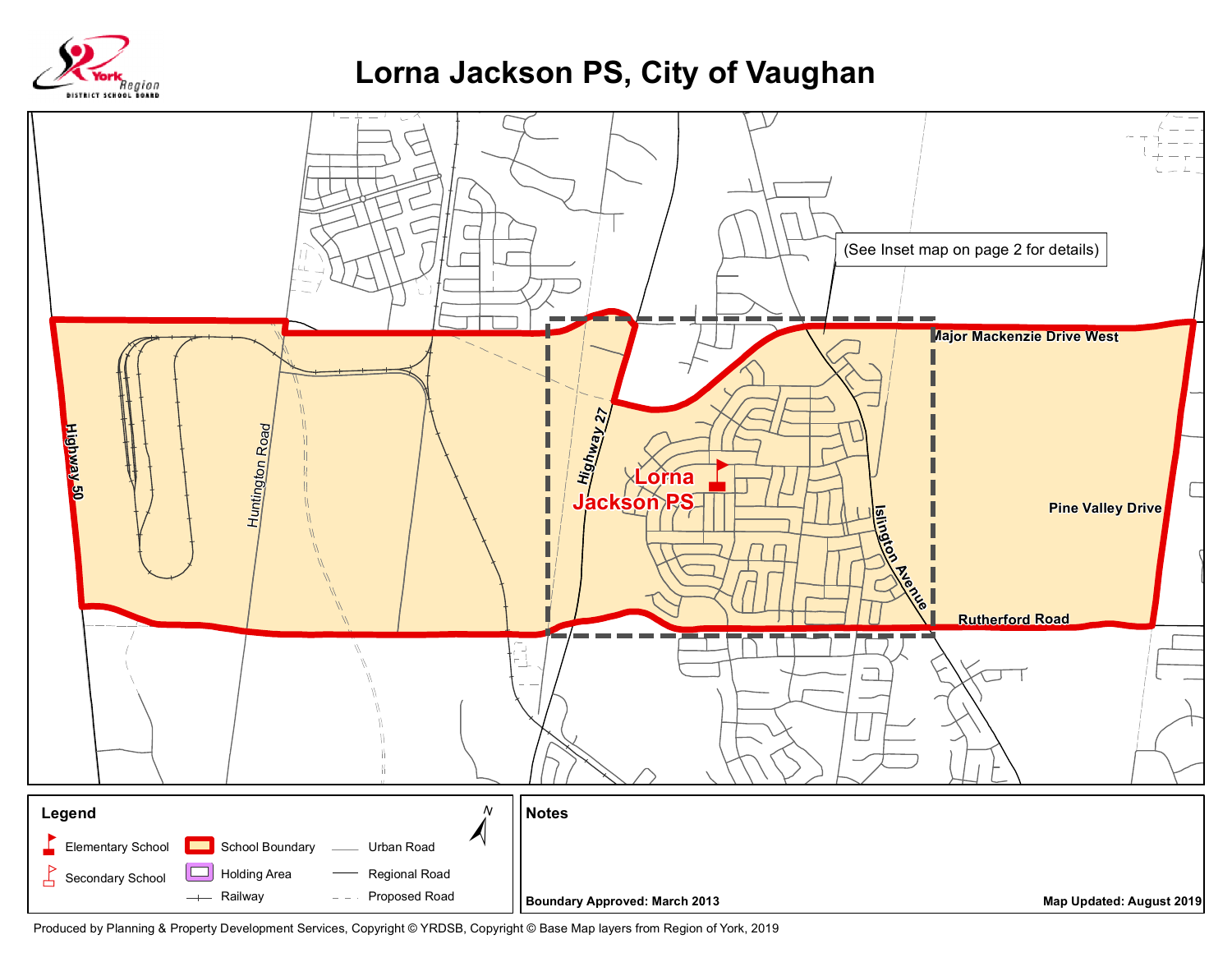

## **Lorna Jackson PS (Inset Map), City of Vaughan**



Produced by Planning & Property Development Services, Copyright © YRDSB, Copyright © Base Map layers from Region of York, 2019